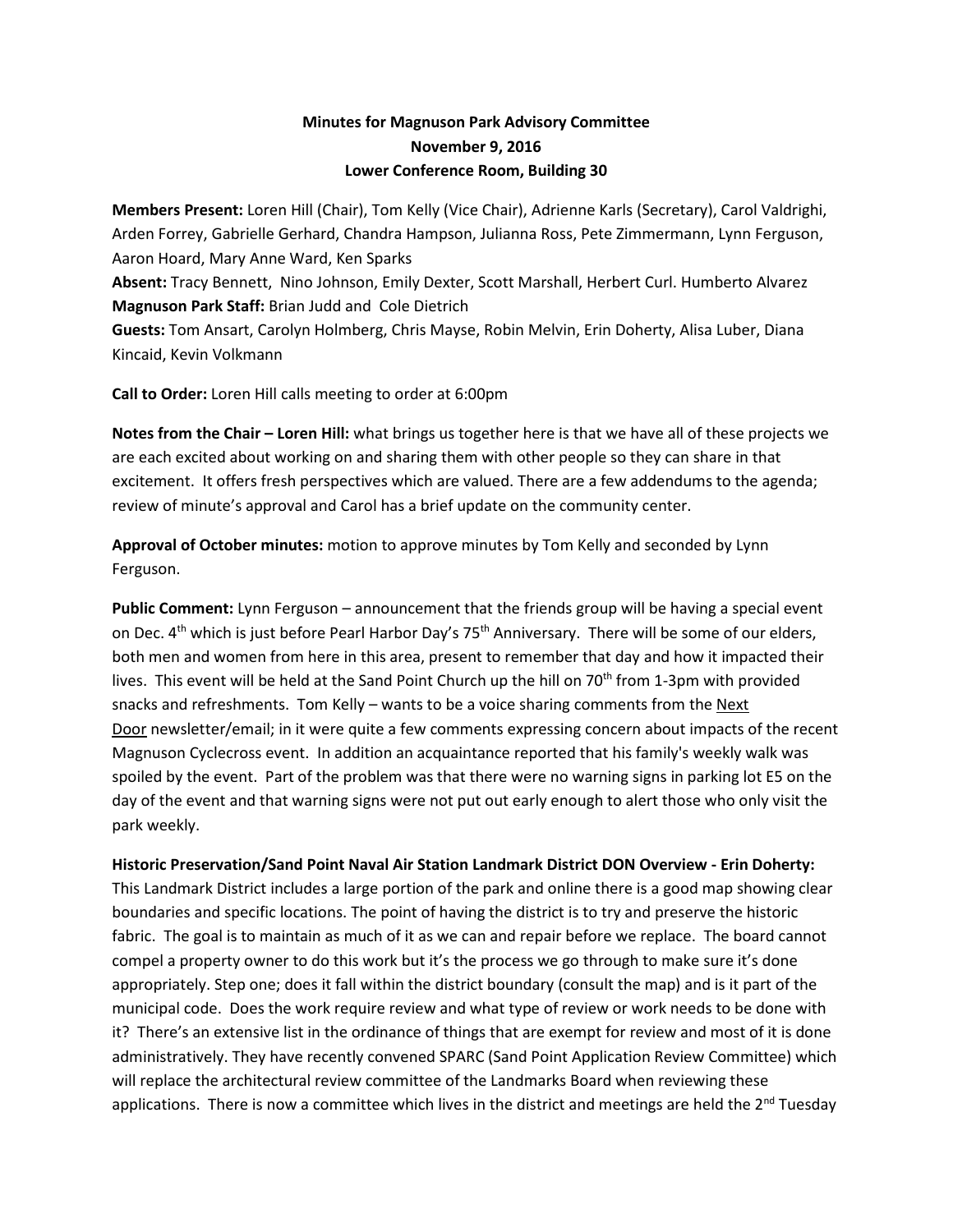of every month when there's an active application. You can find information online or by calling directly as far as agenda items go. If the design guidelines are followed, typically it doesn't need to be reviewed because there are specific outlines within. For example, if someone didn't want to have a sign placed that looked just like the one listed then there is some flexibility with discussion in order to find a resolution that falls within the guidelines. Colors, sight guidelines, and landscaping again start with the current ordinance. Utilizing guidelines and color pallets is acceptable as well as utilizing the colors as a reference for a shade of that color not on the guideline. This will need to be reviewed. There's quite a bit of subjectivity in what's done with each case. The goal is to manage change but not prevent it. Documents and forms are easy to find online so please feel free to call or email Erin and she is happy to send the links for the information.

**Seattle Music Theater general update and fundraising progress – Tom Ansart & Chris Mayse:** Tom arrived about a year ago to help out the theater. The biggest challenge is physical; all inclusive of the theater itself. The mgt. written report is given to the parks department and it goes over every aspect of the theater (i.e. public benefit, facilities and budget issues, etc.). The report lays out some of the physical issues with the outside and inside of the theater. It's difficult to see through all of the grey areas surrounding who is responsible to take care of what needs to happen. The theater is attempting to get funding to help with many of the internal issues such as heating, cooling, water pressure, etc. Chris Mays, Managing Artistic Director, is here to share some of his background experience and some of the struggles which are ongoing for the theater. Chris worked in major Shakespeare productions allowing him the opportunity to act as well as direct, design, administrate, and educate the arts from coast to coast. The theater has employed only one person over the course of three years of utilizing volunteers. Chris has developed an associate program so that long term volunteers may work in tandem with him. Also in administration, operations, production intern program reinstated. He has worked to solidify relationships within the park and really focus on the mission of the theater; supporting up and coming talent, the ability to give local talent in Puget Sound work experience in a professional quality environment and to foster their talent by promoting them so they are able to move on in their field. There are major issues the theater faces in order to provide what they feel is the most important. Current HVAC system will heat the building but will not cool it down. For people who share the space for performances the size of the dressing room and green room are too small. There are no bathrooms in the theater. Performers have to leave the dressing room to use the bathroom. The stage is in desperate need of renovations. There is major work to be done which will not only benefit us but also help to foster partnerships with those we share the space with. They have raised \$7,500 dollars through Power To Give so far. The opportunity to offer classes both on the long and short term would benefit our community as well. Create a movie night in the space and provide our interested children Ambassador Positions; they will gain life skills and understand responsibility. Chris has seen too many theaters die over time and wants to see SMT succeed and move in a positive direction. He is asking us for support and to review the LNO report they submitted; please attach comments, concerns, or questions. He wants to develop more dialogs, meetings, create sub committees, and enact studies throughout the building to see what exactly needs to be done, and what has already been done. Carol Valdrighi has read the report and is surprised by everything they are challenged with. She would like to volunteer to work with them to coordinate and support you and possibly engage our kids. Applications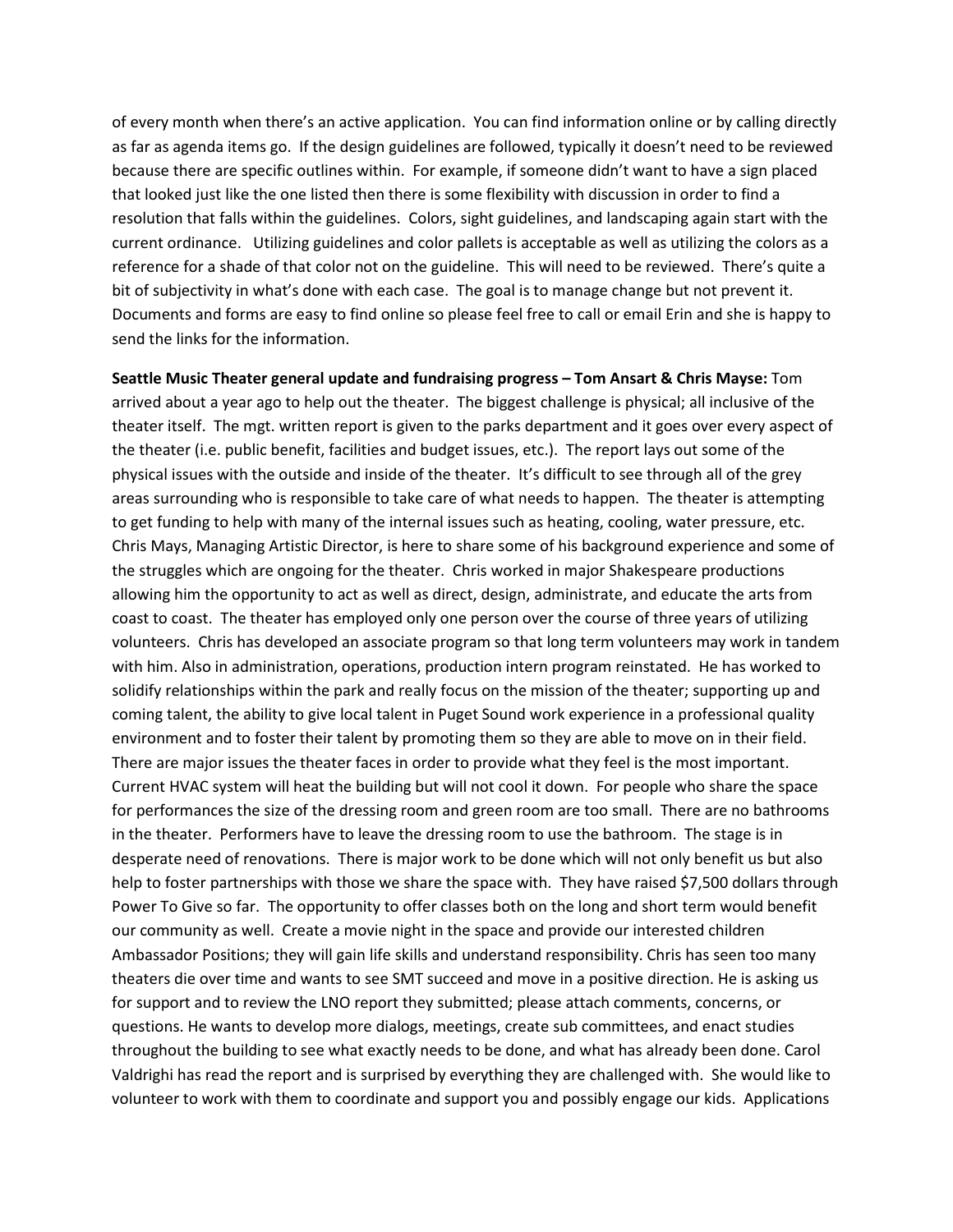for major project funding 3 times have been denied. People have been hesitant to proceed based on the fact that they only have 2 years left on the lease. Ken Sparks invited them to talk with NEDC also. It must be preserved and renovated for the success of the arts. Loren Hill - Our group is very supportive of the arts. We want to provide a letter of support; have the conversations with Carol and see what you can do together. Loren Hill moves to write a letter of support Julianna Ross seconds; all in favor.

**Community Center update – Carol Valdrighi:** not much to report yet. A lot is cooking; we think we're going to get the hours up to 60 but there's no support for more staff. Why add the hours without the staff? We are attempting to get scholarship funds so ARC may offer programing. Mary Anne Ward offers STEM programs through Sail Sand Point. Everything is in place to do so. The more involvement with the kids the better.

**Director's Report – Brian Judd:** Cyclocross; I want to share how we approach this event and make sure everyone understands. This is an off road bicycling event where a track is created in various parts of the park in grassy areas around this time of year. This is very popular and does happen in a few other parks in the city. We book it every year and we have a developed mitigation plan as to what work will be done after the race. They have a responsibility to clean it up reseed the grass; they are in a partnership with us. We have also received a lot of feedback as Tom mentioned, concerns about the park, specifically the conditions of the park after the event. The people who came directly after the event could only see torn up grass and mud. They didn't even know if it was a sanctioned event. There will be logos put on the signs so that people know it's official and that there is a mitigations plan in place. We will have the event organizers come present to MPAC a few months before the event so you can ask questions and provide feedback. Re-seeding is done immediately following the race. There is a question as to whether or not the seeds are the right type for the area they're being placed; it would be very helpful to know exactly what their obligations to the park are regarding specific grass seeds and repair to any other damage from the event. The hardest part for people is the aesthetic after it. The PA system is really loud; can hear it up the hill. We didn't know that. It will definitely be looked into. Hopefully there will be a proposed slate for 2017 and the annual Strategic Plan Report which will include the changes that were asked for this year by our next meeting.

**General Discussion:** Marc Hoffman and Brian Judd submitted Carol Valdrighi's name for the Denny Award. This is an award given to a volunteer for outstanding work and dedication. Carol has been an amazing lead, advocate, and supporter in all of the work done regarding our community center and beyond. Thank you so much! The awards dinner is December 6<sup>th.</sup> Introducing Cole Dietrich; he has replaced Dan Iverson's position as Head of Development Coordinator. Cole is originally from Orlando; he worked briefly in construction, moved on to commercial and residential property management, he has a degree in finance, and is very excited to work here. He is used to finding funds for projects in need so he looks forward to working with our community center and the Seattle Music Theater. Parks has redesigned the website and knows there are a lot of pieces missing. Please send Brian feedback on what you can't find and he'll send it to our webmaster. Still no update on building 2

## **Meeting adjourned** at 7:25pm